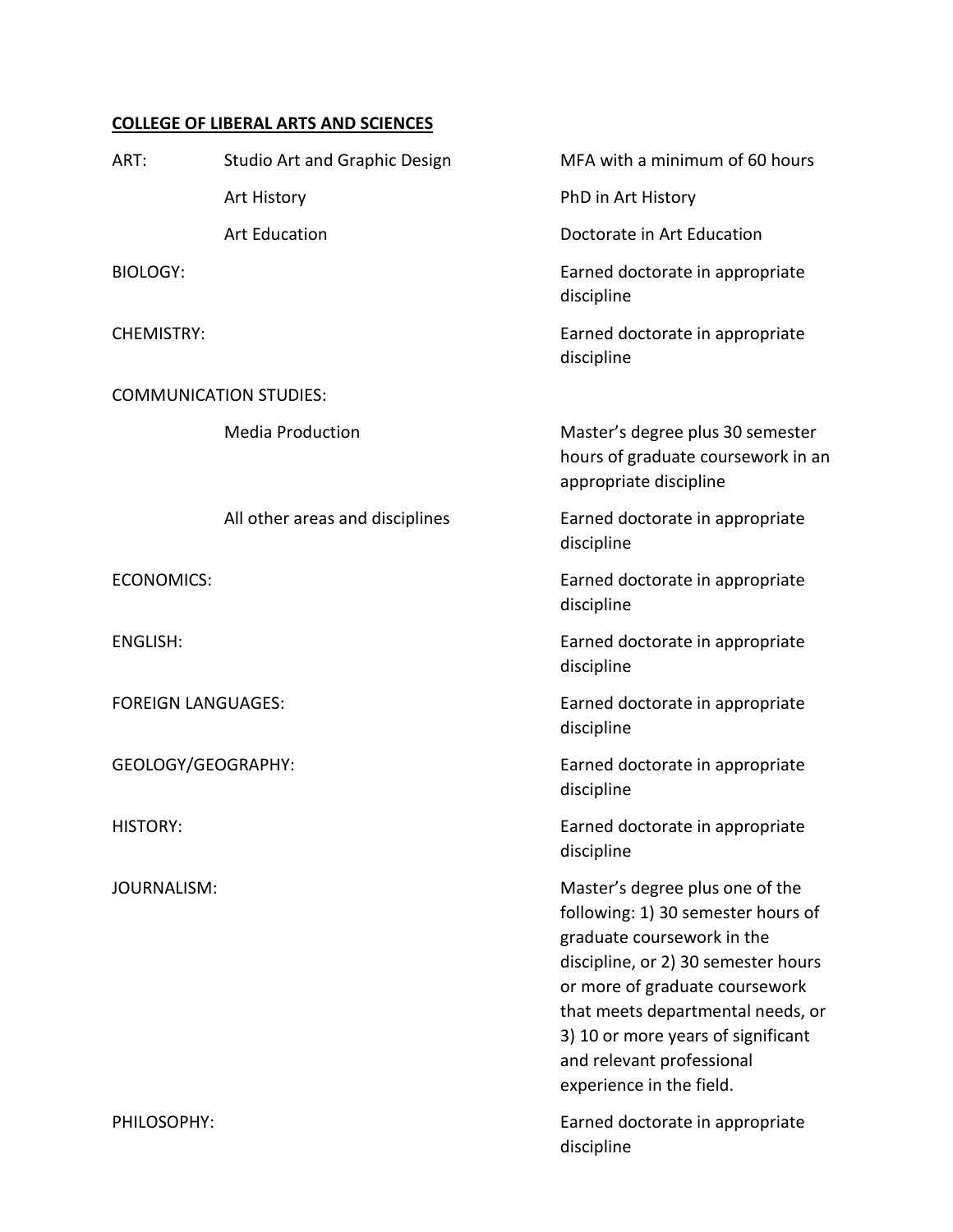| <b>POLITICAL SCIENCE:</b>               |                                                            | Earned doctorate in appropriate<br>discipline                                                                                                                                 |
|-----------------------------------------|------------------------------------------------------------|-------------------------------------------------------------------------------------------------------------------------------------------------------------------------------|
| MATHEMATICS/COMPUTER SCIENCE:           |                                                            | Earned doctorate in appropriate<br>discipline                                                                                                                                 |
| MUSIC:                                  | Performance Area                                           | Master's degree plus 30 semester<br>hours of graduate coursework in the<br>discipline.                                                                                        |
|                                         | Theory, Composition,<br><b>Music Education, Musicology</b> | Earned doctorate in appropriate<br>discipline                                                                                                                                 |
| PHYSICS:                                |                                                            | Earned doctorate in appropriate<br>discipline                                                                                                                                 |
| PSYCHOLOGY:                             |                                                            | Earned doctorate in appropriate<br>discipline                                                                                                                                 |
| SOCIOLOGY/ANTHROPOLOGY/CRIMINOLOGY:     |                                                            | Earned doctorate in appropriate<br>discipline                                                                                                                                 |
| THEATRE ARTS:                           | Arts Administration/Design/<br>Directing                   | Earned MFA or MA plus documented<br>professional experience or MA plus<br>30 semester hours of graduate<br>coursework that are appropriate to<br>the needs of the department. |
|                                         | All other areas and disciplines                            | Earned doctorate in appropriate<br>Discipline                                                                                                                                 |
| <b>COLLEGE OF EDUCATION</b>             |                                                            |                                                                                                                                                                               |
| <b>COUNSELING AND HIGHER EDUCATION:</b> |                                                            | Earned doctorate in appropriate<br>discipline                                                                                                                                 |
| EDUCATIONAL LEADERSHIP:                 |                                                            | Earned doctorate in appropriate<br>discipline                                                                                                                                 |
| <b>SPECIAL EDUCATION:</b>               |                                                            | Earned doctorate in appropriate<br>discipline                                                                                                                                 |
|                                         | TEACHIN, LEARNING, AND FOUNDATIONS:                        | Earned doctorate in appropriate<br>discipline                                                                                                                                 |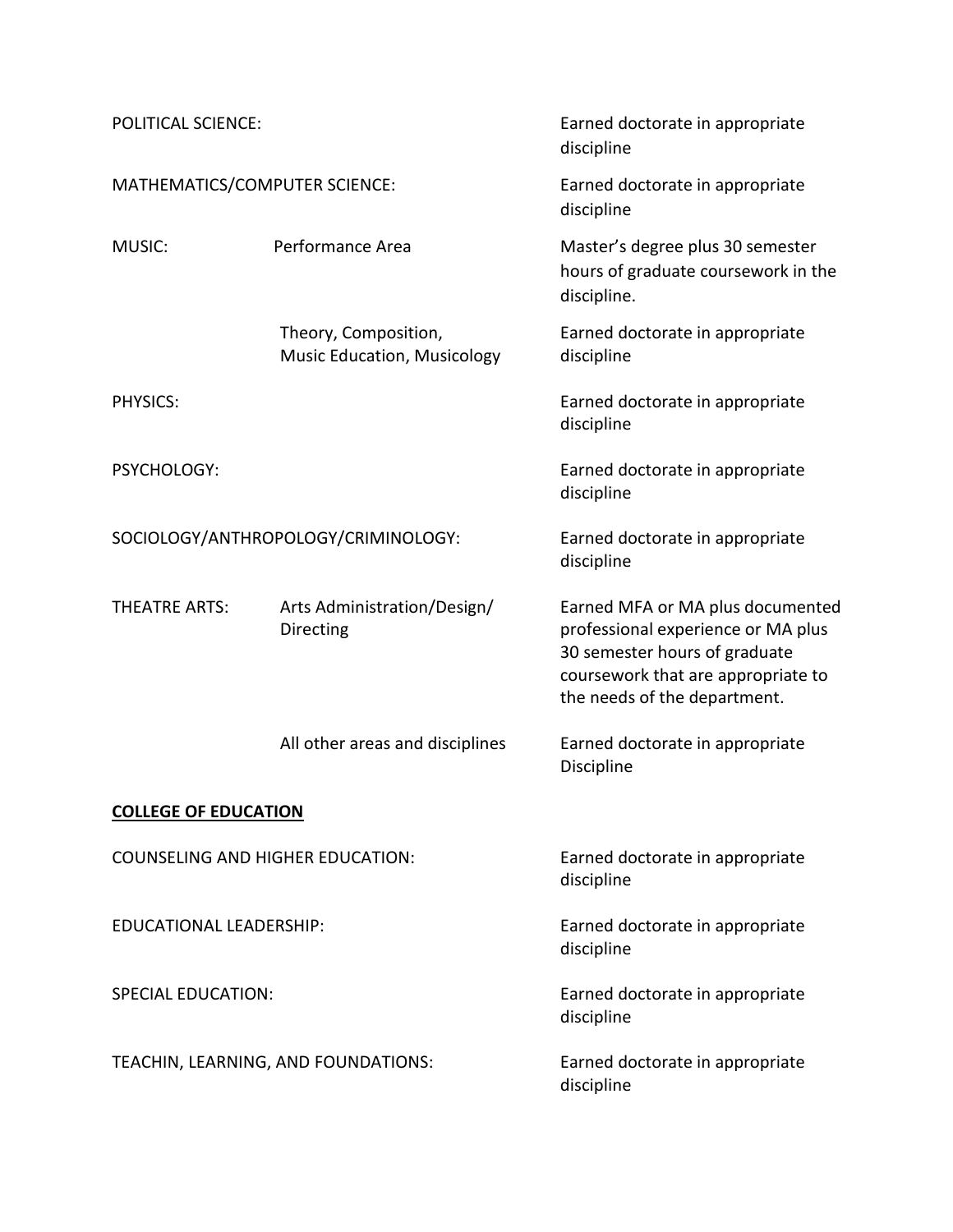## **COLLEGE OF HEALTH AND HUMAN SERVICES**

#### COMMUNCATION DISORDERS AND SCIENCES:

|                                         | <b>Clinical Faculty</b>                                          | $***$ | Master's degree plus 30 semester<br>hours of graduate coursework                                         |
|-----------------------------------------|------------------------------------------------------------------|-------|----------------------------------------------------------------------------------------------------------|
|                                         | <b>Teaching Faculty</b>                                          |       | Earned doctorate in appropriate<br>discipline                                                            |
| <b>HEALTH PROMOTION</b>                 |                                                                  |       | Earned doctorate in appropriate<br>discipline                                                            |
| HUMAN SERVICES AND COMMUNITY LEADERSHIP |                                                                  |       | Earned doctorate in appropriate<br>discipline                                                            |
|                                         | KINESIOLOGY, SPORT, AND RECREATION                               |       |                                                                                                          |
|                                         | Exercise Science, Physical Ed.,<br>Recreation Admin., Sport Mgt. |       | Earned doctorate in appropriate<br>discipline                                                            |
|                                         | <b>Athletic Training</b>                                         |       | Master's degree plus 30 semester<br>hours of relevant coursework with<br>significant industry experience |
| <b>NUTRITION AND DIETETICS</b>          |                                                                  |       | Earned doctorate in appropriate<br>discipline                                                            |
| RN TO BSN IN NURSING                    |                                                                  |       | Earned doctorate in appropriate<br>discipline and a master's degree<br>in nursing                        |

\*\*All tenure track CDS faculty hired after July 1, 2020 are required to have an earned doctorate in an appropriate discipline.